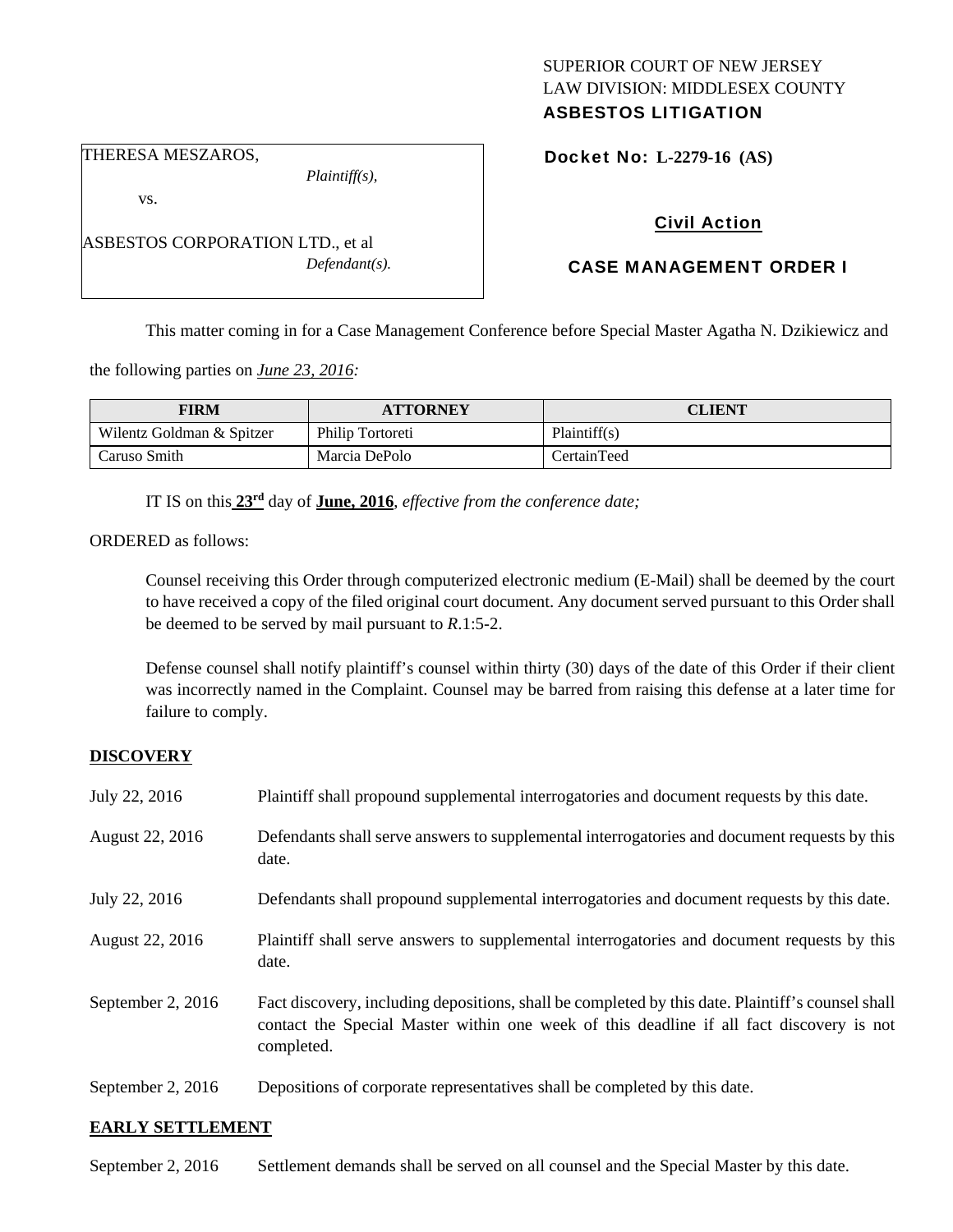## **SUMMARY JUDGMENT MOTION PRACTICE**

| September 2, $2016$ | Plaintiff's counsel shall advise, in writing, of intent not to oppose motions by this date. |
|---------------------|---------------------------------------------------------------------------------------------|
| September 16, 2016  | Summary judgment motions shall be filed no later than this date.                            |
| October 14, 2016    | Last return date for summary judgment motions.                                              |

### **MEDICAL DEFENSE**

|                    | In addition, defendants shall notify plaintiff's counsel (as well as all counsel of record)<br>of a joinder in an expert medical defense by this date. |
|--------------------|--------------------------------------------------------------------------------------------------------------------------------------------------------|
| November 18, 2016  | Defendants shall identify its medical experts and serve medical reports, if any, by this date.                                                         |
| September 30, 2016 | Upon request by defense counsel, plaintiff is to arrange for the transfer of pathology specimens<br>and x-rays, if any, by this date.                  |
| September 30, 2016 | Plaintiff shall serve medical expert reports by this date.                                                                                             |
| July 22, 2016      | Plaintiff shall serve executed medical authorizations by this date.                                                                                    |

### **LIABILITY EXPERT REPORTS**

| September 30, 2016 | Plaintiff shall identify its liability experts and serve liability expert reports or a certified expert |
|--------------------|---------------------------------------------------------------------------------------------------------|
|                    | statement by this date or waive any opportunity to rely on liability expert testimony.                  |
|                    |                                                                                                         |

October 31, 2016 Defendants shall identify its liability experts and serve liability expert reports, if any, by this date or waive any opportunity to rely on liability expert testimony.

## **ECONOMIST EXPERT REPORTS**

- September 30, 2016 Plaintiff shall identify its expert economists and serve expert economist report(s), if any, by this date or waive any opportunity to rely on economic expert testimony.
- October 31, 2016 Defendants shall identify its expert economists and serve expert economist report(s), if any, by this date or waive any opportunity to rely on economic expert testimony.

## **EXPERT DEPOSITIONS**

November 30, 2016 Expert depositions shall be completed by this date. To the extent that plaintiff and defendant generic experts have been deposed before, the parties seeking that deposition in this case must file an application before the Special Master and demonstrate the necessity for that deposition. To the extent possible, documents requested in a deposition notice directed to an expert shall be produced three days in advance of the expert deposition. The expert shall not be required to produce documents that are readily accessible in the public domain.

#### **PRE-TRIAL AND TRIAL**

|  | November 15, 2016 @ 10:00am Settlement conference. All defense counsel shall appear with authority to negotiate<br>settlement and have a representative authorized to negotiate settlement available by<br>phone. Any request to be excused from the settlement conference shall be made to<br>the Special Master no later than 4:00pm of the day prior to the conference. |
|--|----------------------------------------------------------------------------------------------------------------------------------------------------------------------------------------------------------------------------------------------------------------------------------------------------------------------------------------------------------------------------|
|--|----------------------------------------------------------------------------------------------------------------------------------------------------------------------------------------------------------------------------------------------------------------------------------------------------------------------------------------------------------------------------|